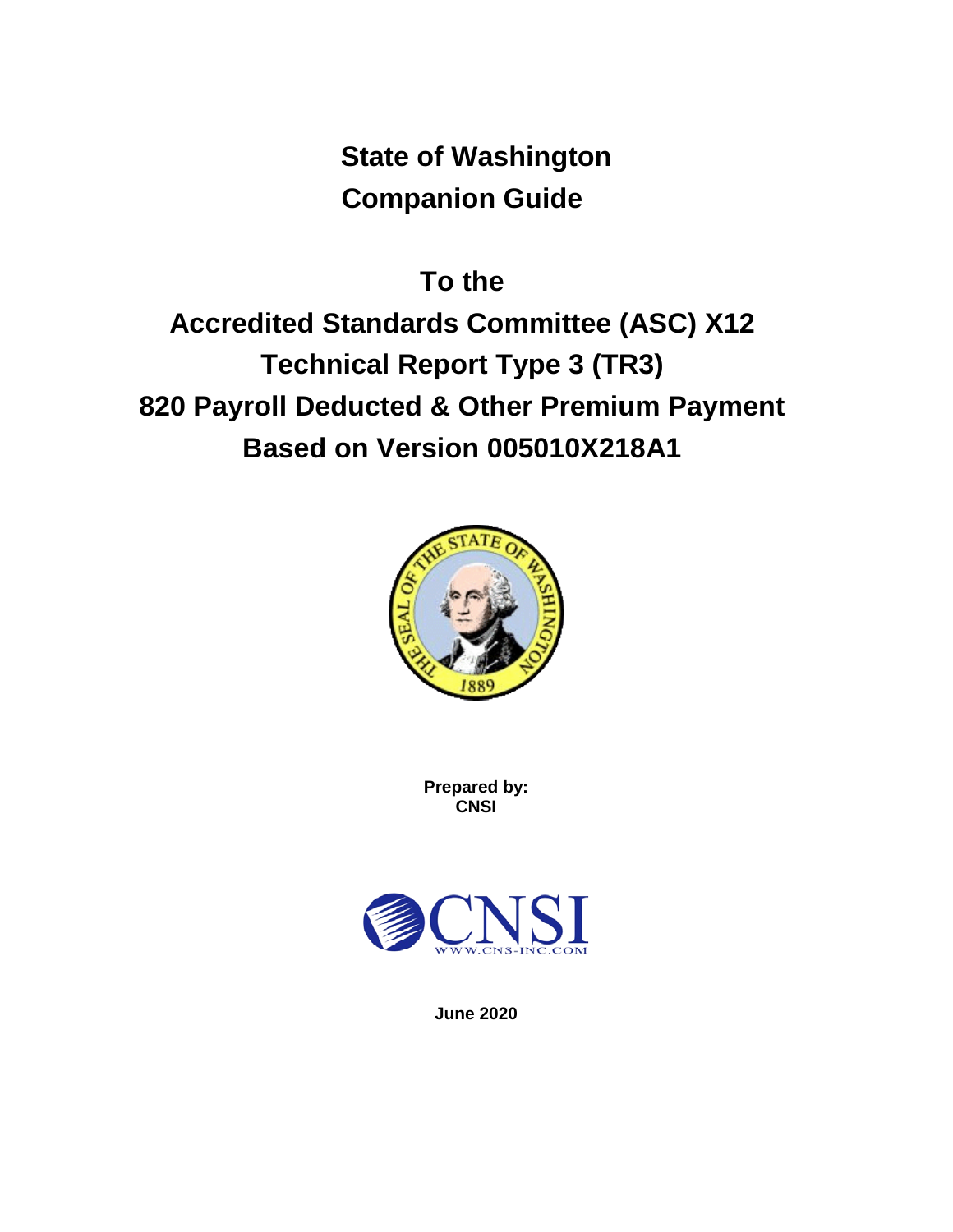#### <span id="page-1-0"></span>**Disclaimer**

Express permission to use ASC X12 copyrighted materials has been granted.

This companion guide contains data clarifications derived from specific business rules that apply exclusively to Washington State Medicaid processing for Washington State HCA. The guide also includes useful information about receiving data from the Washington State ProviderOne system.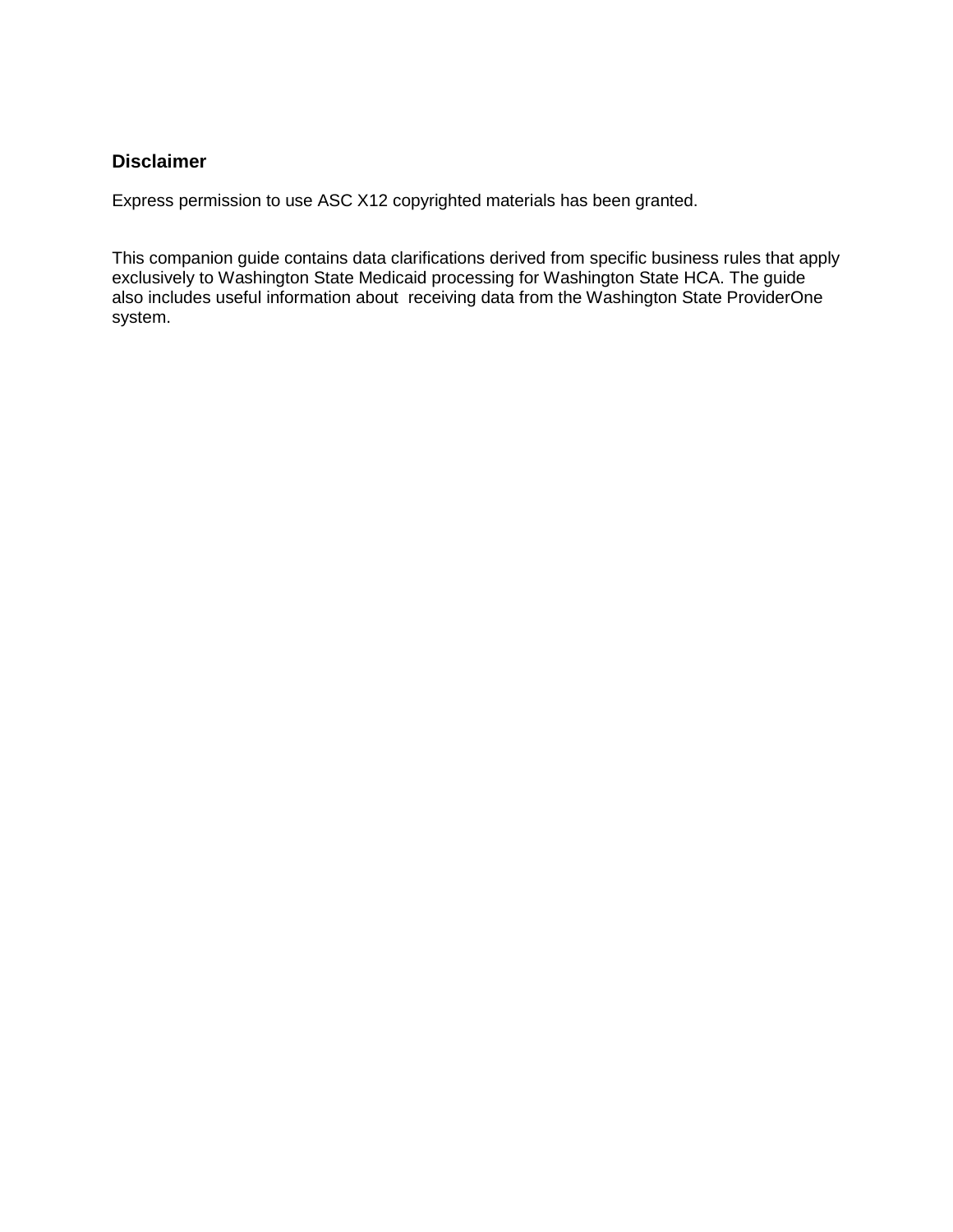

# <span id="page-2-0"></span>**Revision History**

Documented revisions are maintained in this document through use of the Revision History Table shown below. All revisions made to this companion guide after the creation date are noted along with the date, page affected, and reason for the change.

| <b>Revision Level</b>            | Date       | Page | <b>Description</b>                                                                                             | <b>Change Summary</b> |
|----------------------------------|------------|------|----------------------------------------------------------------------------------------------------------------|-----------------------|
| WAMMIS-CG820-5010-<br>$01 - 01$  | 11/30/2010 |      | Initial Document                                                                                               |                       |
| WAMMIS-CG-820-5010-<br>$01 - 02$ | 03/01/2012 |      | Version number<br>updated due to the<br>inclusion of full<br><b>Companion Guide</b><br>Boilerplate information |                       |
| WAMMIS-CG-820-5010-<br>$01 - 03$ | 04/2016    |      | Updated per ASC X12<br>recommendations                                                                         |                       |
| WAMMIS-CG-820-5010-<br>$01 - 04$ | 12/14/2018 |      | Updated format and<br>version number for<br>reposting                                                          |                       |
| WAMMIS-CG-820-5010-<br>$01 - 05$ | 06/24/2020 |      | Update screen prints<br>and web links. Also<br>add SBE identifiers                                             |                       |

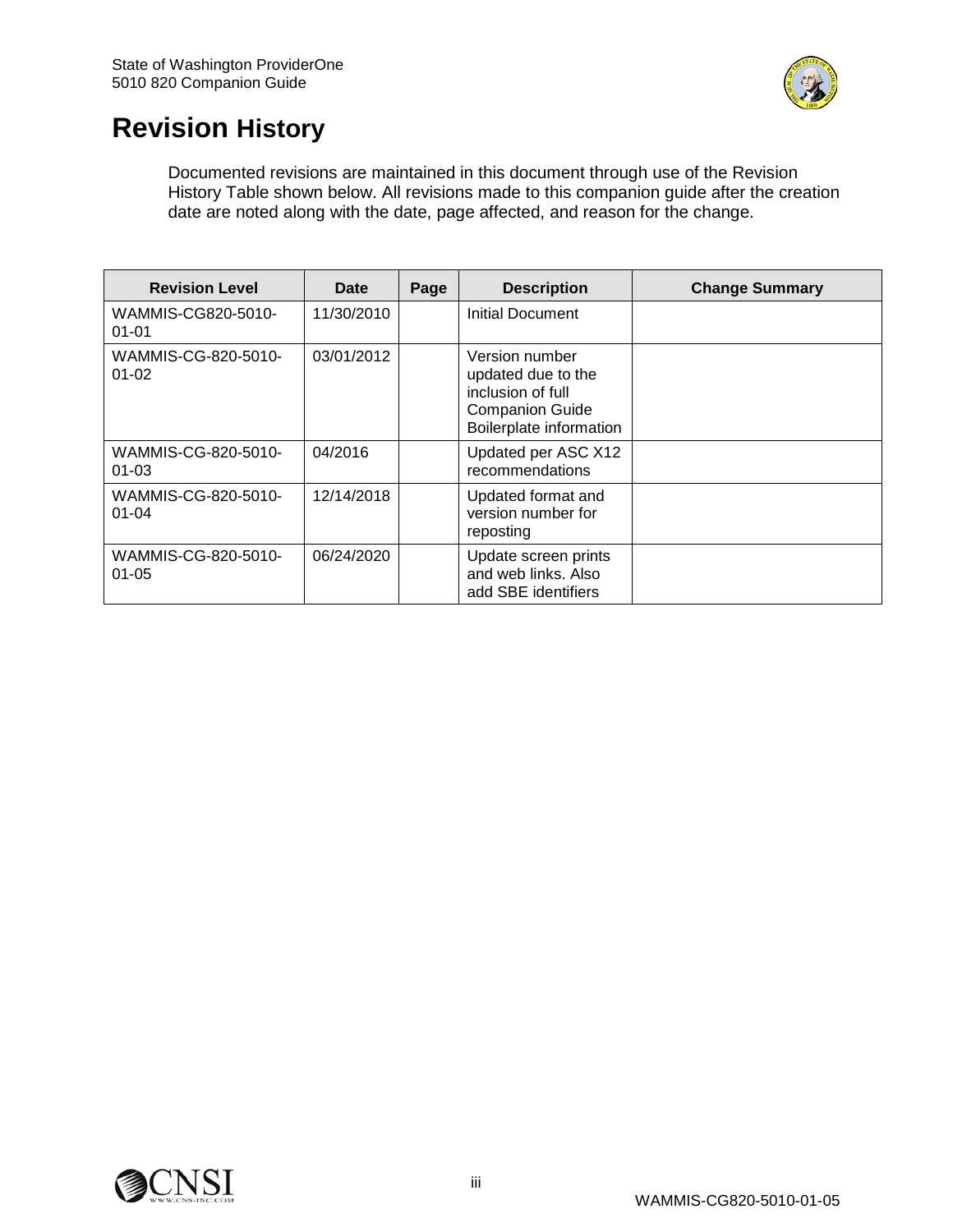

# **Contents**

| 1              |       |  |
|----------------|-------|--|
|                | 1.1   |  |
|                | 1.1.1 |  |
|                | 1.1.2 |  |
|                | 1.2   |  |
| $\overline{2}$ |       |  |
|                | 2.1   |  |
|                | 2.1.1 |  |
|                | 2.1.2 |  |
|                | 2.1.3 |  |
|                | 2.2   |  |
|                |       |  |
|                | 2.3   |  |
|                | 2.3.1 |  |
|                | 2.3.2 |  |
|                | 2.3.3 |  |
|                | 2.4   |  |
|                | 2.4.1 |  |
|                | 2.4.2 |  |
|                | 2.4.3 |  |
|                | 2.4.4 |  |
|                | 2.4.5 |  |
|                |       |  |
|                |       |  |

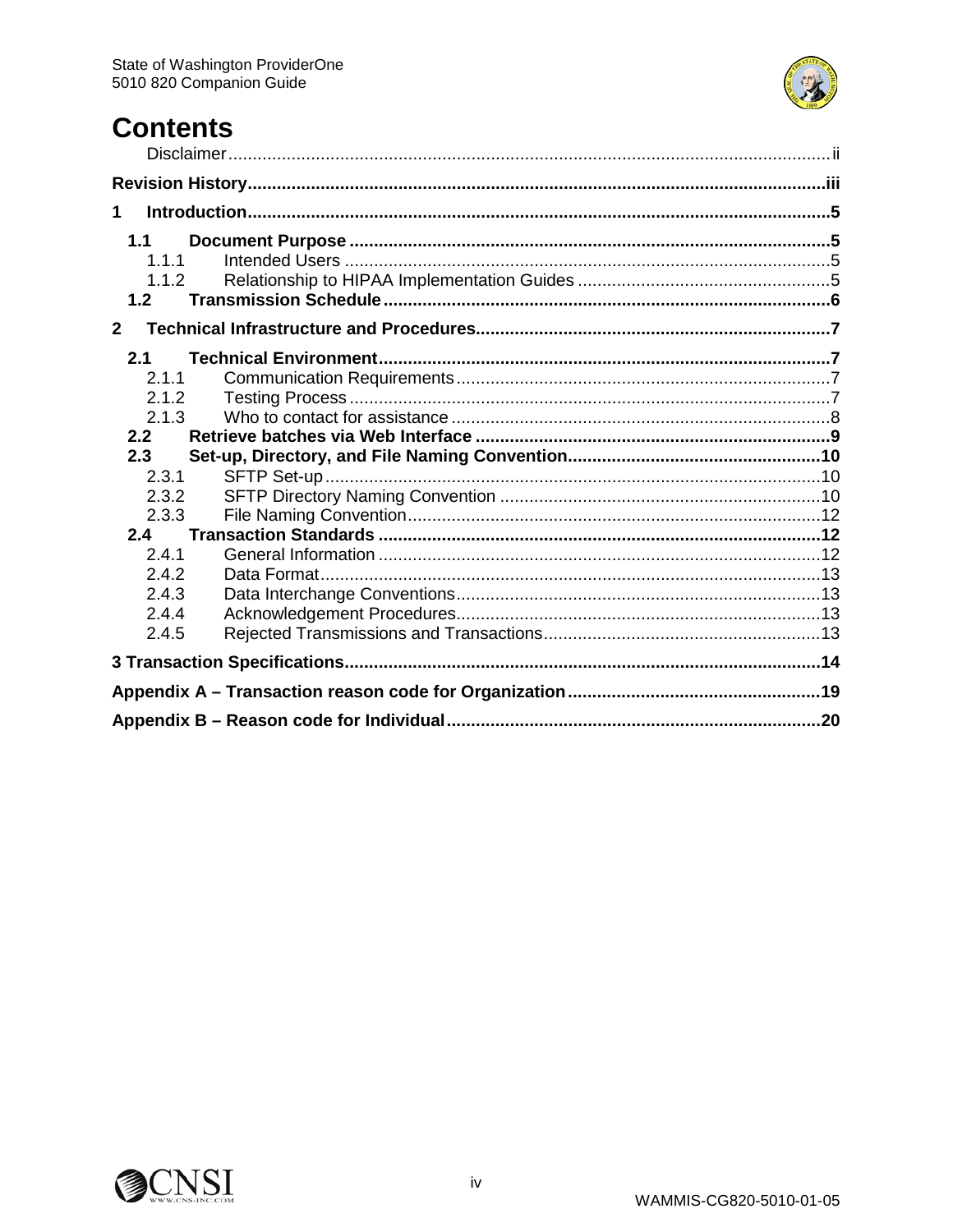

# <span id="page-4-0"></span>**1 Introduction**

The Administrative Simplification provisions of the Health Insurance Portability and Accountability Act of 1996 (HIPAA, Title II) includes requirements that national standards be established for electronic health care transactions, and national identifiers for providers, health plans, and employers. This requires Washington State Health Care Authority (HCA) to adopt standards to support the electronic exchange of administrative and financial health care transactions between covered entities (health care providers, health plans, and healthcare clearinghouses).

The intent of these standards is to improve the efficiency and effectiveness of the nation's health care system by encouraging widespread use of electronic data interchange standards in health care. The intent of the law is that all electronic transactions for which standards are specified must be conducted according to the standards. These standards were developed by processes that included significant public and private sector input.

## <span id="page-4-1"></span>**1.1 Document Purpose**

Companion Guides are used to clarify the exchange of information on HIPAA transactions between the HCA ProviderOne system and its trading partners. HCA defines trading partners as covered entities that either submit or retrieve HIPAA batch transactions to and from ProviderOne.

This Companion Guide provides information about the 820 Payroll Deducted & Other Premium Payment transaction that is specific to HCA and HCA trading partners. This Companion Guide is intended for trading partner use in conjunction with the ASC X12 TR3 820 Payroll Deducted & Other Premium Payment version 005010X218A1. The ASC X12 TR3s that detail the full requirements for all HIPAA mandated transactions are available at http://store.x12.org/store/.

## <span id="page-4-2"></span>**1.1.1 Intended Users**

Companion Guides are intended for members of the technical staff of trading partners who are responsible for electronic transaction/file exchanges.

## <span id="page-4-3"></span>**1.1.2 Relationship to HIPAA Implementation Guides**

Companion Guides are intended to supplement the ASC X12 TR3 HIPAA transactions. Rules for format, content, and field values can be found in the Implementation Guides. This Companion Guide describes the technical interface environment with HCA, including connectivity requirements and protocols, and electronic interchange procedures. This guide also provides specific information on data elements and the values required for transactions sent to or received from HCA.

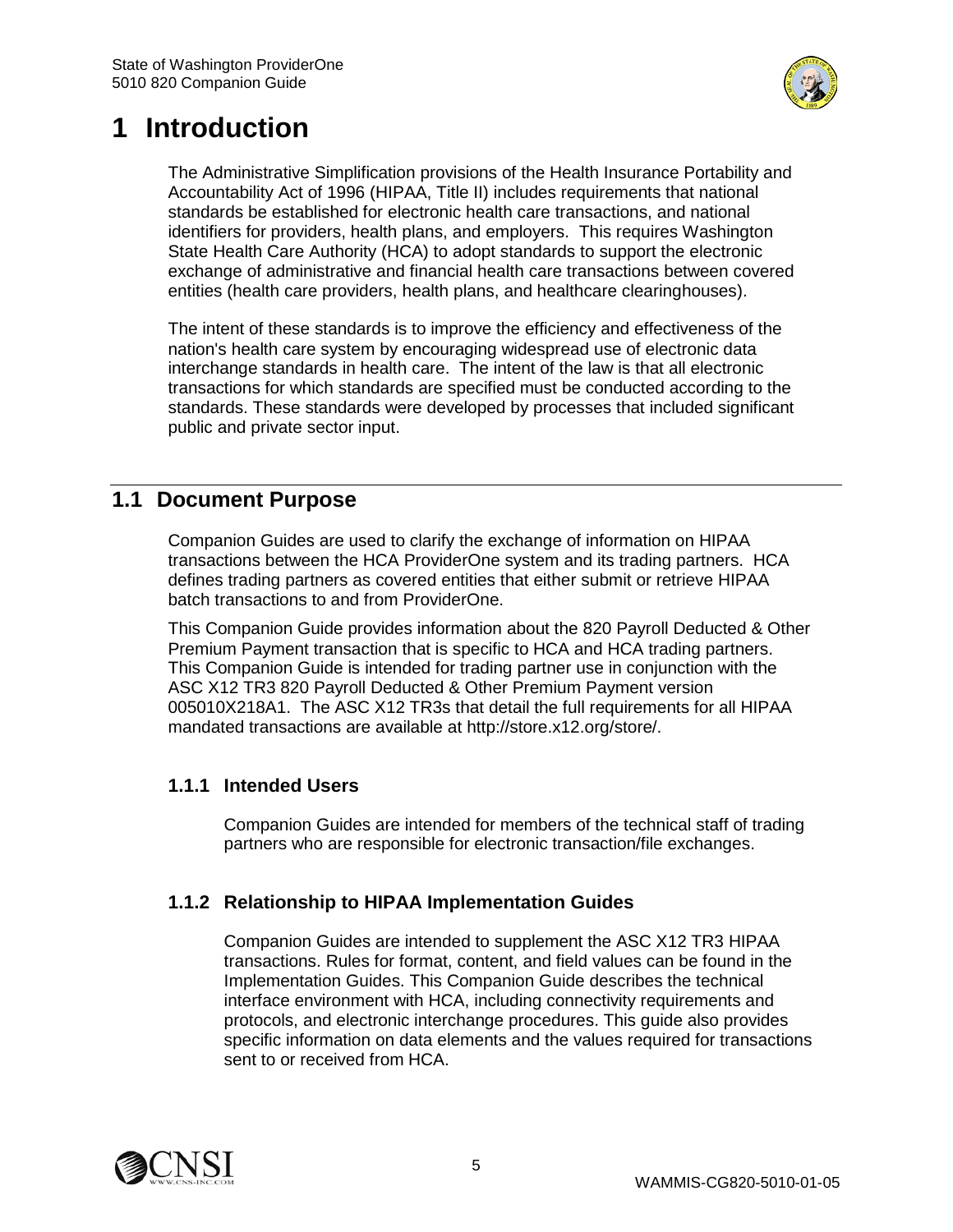

Companion Guides are intended to supplement rather than replace the ASC X12 TR3 for each transaction set. The information in these documents is not intended to:

- Modify the definition, data condition, or use of any data element or segment in the standard Implementation Guides.
- Add any additional data elements or segments to the defined data set.
- Utilize any code or data values that are not valid in the standard Implementation Guides.
- Change the meaning or intent of any implementation specifications in the standard Implementation Guides.

## <span id="page-5-0"></span>**1.2 Transmission Schedule**

820 files will be posted on Fridays unless communicated otherwise.

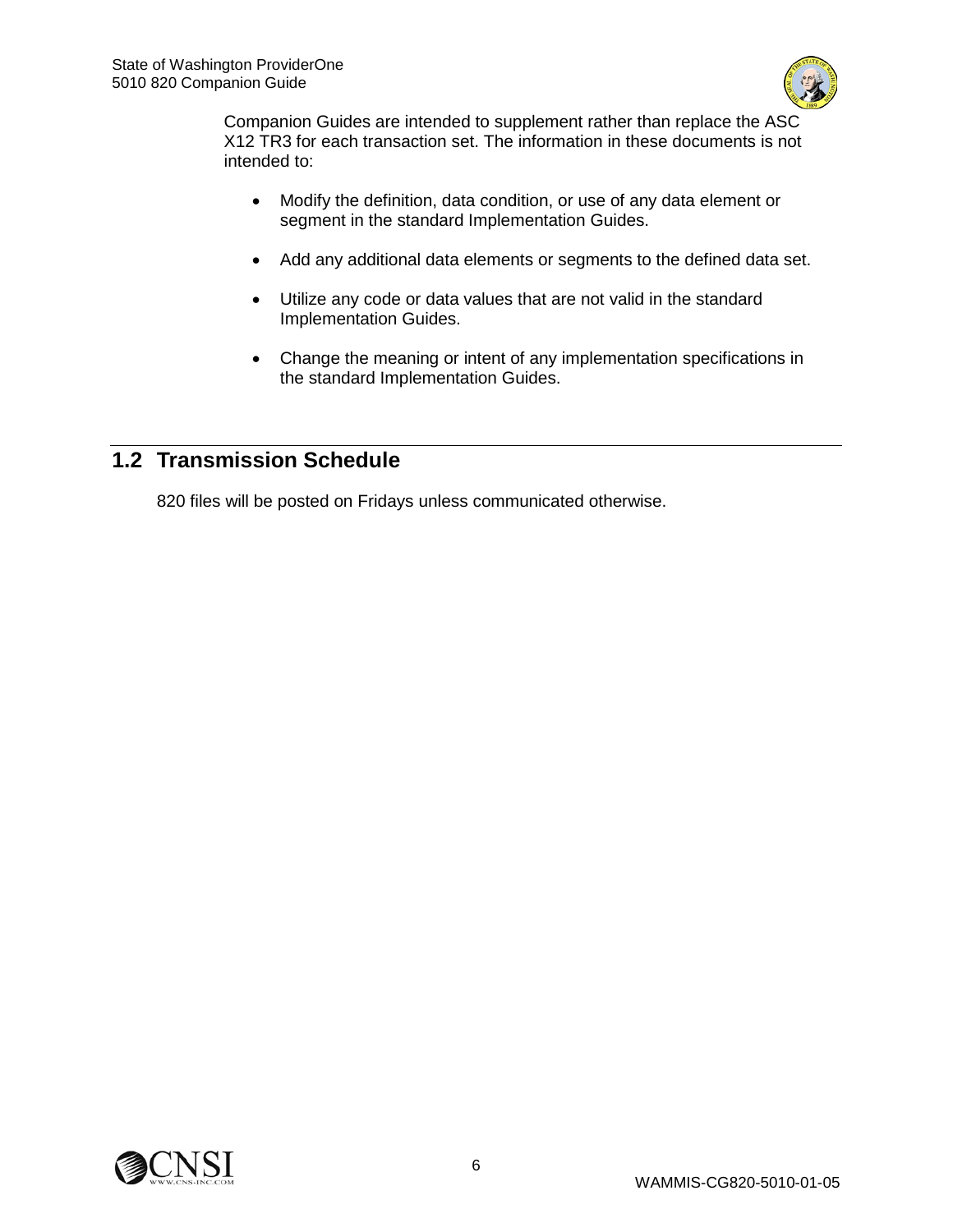

# <span id="page-6-0"></span>**2 Technical Infrastructure and Procedures**

## <span id="page-6-2"></span><span id="page-6-1"></span>**2.1 Technical Environment**

#### **2.1.1 Communication Requirements**

This section will describe how trading partners will receive 820 Transactions from HCA using 2 methods:

- **Secure File Transfer Protocol (SFTP)**
- **ProviderOne Web Portal**

## <span id="page-6-3"></span>**2.1.2 Testing Process**

Completion of the testing process must occur prior to production electronic retrieval from ProviderOne. Testing is conducted to ensure the following:

- 1. Syntactical integrity: Testing of the EDI file for valid segments, segment order, element attributes, testing for numeric values in numeric data elements, validation of X12 or NCPDP syntax, and compliance with X12 and NCPDP rules.
- 2. Syntactical requirements: Testing for HIPAA Implementation Guide specific syntax requirements (such as limits on repeat counts), qualifiers, codes, elements and segments. This process should also include testing for HIPAA required or situational data elements, medical code sets, and values and codes noted in the Implementation Guide via an X12 code list or table.

Additional testing may be required in the future to verify any changes made to the ProviderOne system. Changes to the formats may also require additional testing. Assistance is available throughout the testing process.

#### **Trading Partner Testing Procedures**

- 1. ProviderOne companion guides and trading partner agreement forms are available for download via the web at [https://www.hca.wa.gov/billers-providers-partners/prior-authorization](https://www.hca.wa.gov/billers-providers-partners/prior-authorization-claims-and-billing/hipaa-electronic-data-interchange-edi)[claims-and-billing/hipaa-electronic-data-interchange-edi](https://www.hca.wa.gov/billers-providers-partners/prior-authorization-claims-and-billing/hipaa-electronic-data-interchange-edi)
- 2. The Trading Partner completes the Trading Partner Agreement and submits the signed agreement to HCA.

Submit to: HCA HIPAA EDI Department 626 8th Avenue SE PO Box 45564 Olympia, WA 98504-5564

For questions email [hipaa-help@hca.wa.gov](mailto:hipaa-help@hca.wa.gov)

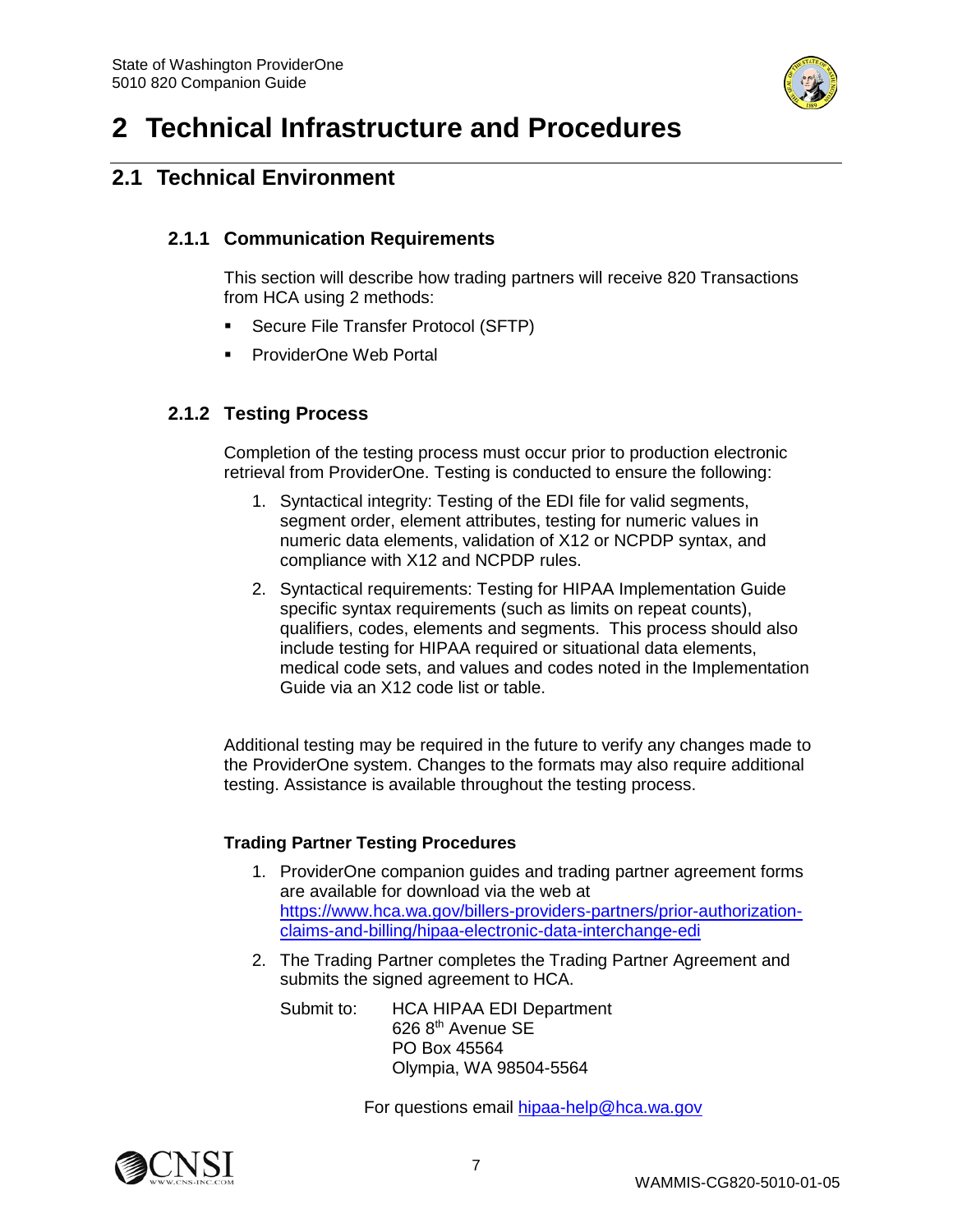

- 3. The trading partner is assigned a ProviderOne/Domain ID, logon user ID and password.
- 4. ProviderOne system processes and validates all outbound HIPAA test files. All files will be available for download via the ProviderOne web portal or Secure File Transfer Protocol (SFTP).
	- **ProviderOne Test Web Portal URL:** <https://www.waproviderone.org/edi>
	- **SFTP URL:<sftp://ftp.waproviderone.org/>**
- 5. The trading partner downloads the file from the ProviderOne web portal or Secure File Transfer Protocol (SFTP).
- 6. If the test file download is successful and the trading partner's system accepts the file for processing, the trading partner is approved for transaction download in the ProviderOne production environment.
- 7. If the test file download is unsuccessful, the trading partner should immediately email [hipaa-help@hca.wa.gov](mailto:hipaa-help@hca.wa.gov) to report the failure. They will continue testing in the testing environment until a successful download is completed.

#### <span id="page-7-0"></span>**2.1.3 Who to contact for assistance**

- Email: [hipaa-help@hca.wa.gov](mailto:hipaa-help@hca.wa.gov)
	- o All emails result in the assignment of a Ticket Number for problem tracking
- Information necessary for initial email:
	- o Name
	- o Phone Number
	- o Email Address
	- o 7-digit ProviderOne/Domain ID
	- o Transaction you are inquiring about
	- o File Name
	- o Detailed description of the concern
- Information required for follow up:
	- o Assigned Ticket Number

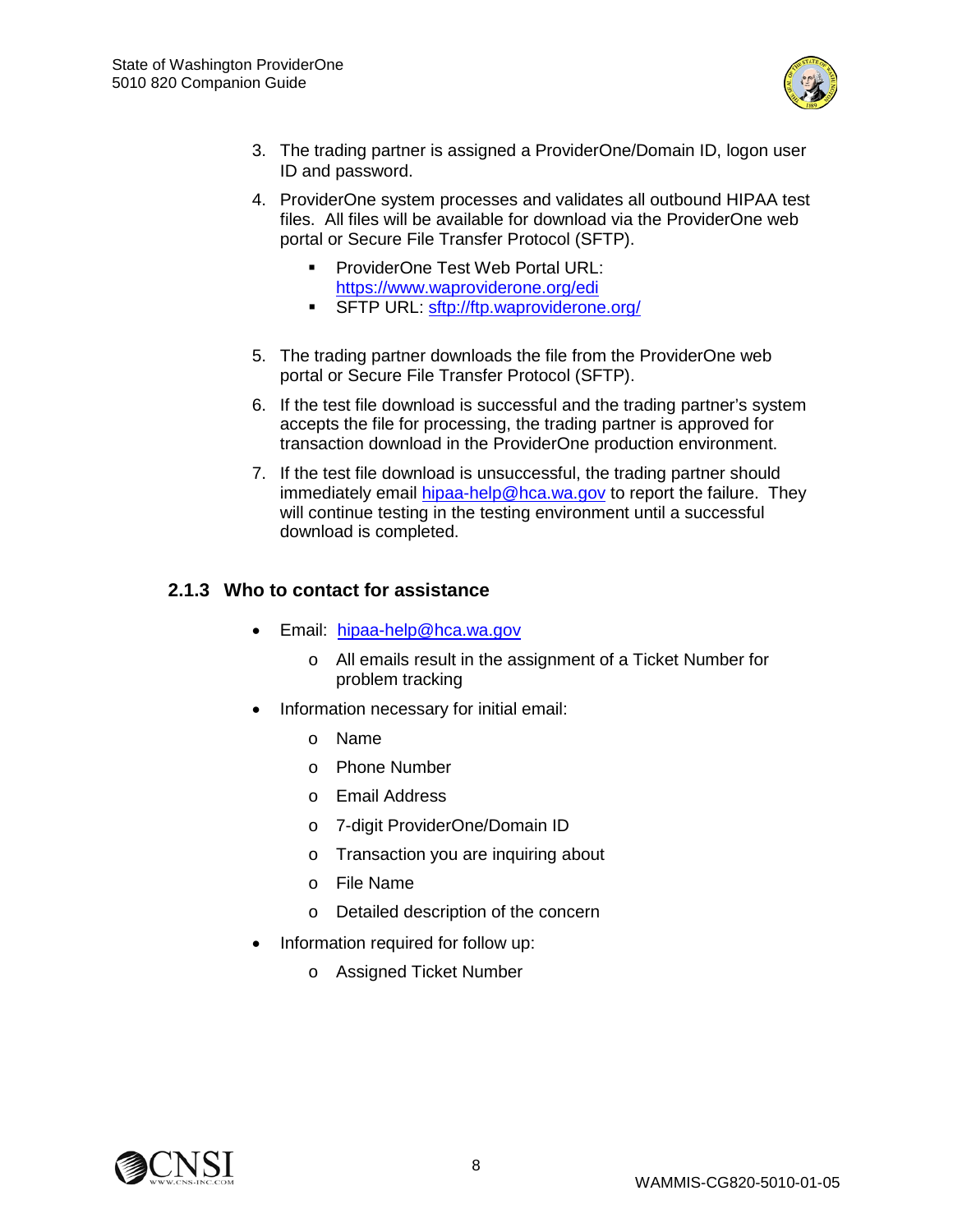

## <span id="page-8-0"></span>**2.2 Retrieve batches via Web Interface**

Log into the ProviderOne Portal, select the appropriate security profile and the following options will be presented to the user:

| My Inbox -<br><b>Provider Gre</b>                                            |                                                                                                                                                                                                                                                                                 |                   |          |                 |                                   |                           |                       |                |
|------------------------------------------------------------------------------|---------------------------------------------------------------------------------------------------------------------------------------------------------------------------------------------------------------------------------------------------------------------------------|-------------------|----------|-----------------|-----------------------------------|---------------------------|-----------------------|----------------|
| Profile: EXT Provider Upload and Download Files<br># Micas, Jodi =<br>o      | Notepad                                                                                                                                                                                                                                                                         | <b>A</b> Reminder |          |                 | C External Links                  |                           | A Print               | <b>O</b> Help  |
| Provider Portal                                                              |                                                                                                                                                                                                                                                                                 |                   |          |                 |                                   |                           |                       |                |
| ProviderOne Id/NPI: 1054080 /                                                | Name: NDC HEALTH AKA CIS TECHNOLOGIES                                                                                                                                                                                                                                           |                   |          |                 |                                   |                           |                       |                |
| <b>Online Services</b>                                                       | e<br>C ManageAlerts                                                                                                                                                                                                                                                             |                   |          |                 |                                   |                           |                       |                |
| Claims                                                                       | <b>My Reminders</b><br>甾                                                                                                                                                                                                                                                        |                   |          |                 |                                   |                           |                       | ۸              |
| <b>Claim Inquiry</b><br>Claim Adjustment/Void<br><b>On-line Claims Entry</b> | $\vee$ 0 Go<br>Read Status<br>Filter By<br>$\overline{\mathbf{v}}$                                                                                                                                                                                                              |                   |          |                 |                                   | Save Filter               |                       | ▼ My Filters ▼ |
| On-line Batch Claims Submission (837)<br><b>Resubmit Denied/Voided Claim</b> | Alert Message<br>Alert Type<br>AT<br>A V                                                                                                                                                                                                                                        |                   |          |                 |                                   | Alert Date<br>AV          | Due Date<br>A T       | Read<br>AY     |
| <b>Retrieve Saved Claims</b><br><b>Manage Templates</b>                      | To all ProviderOne users Independence Day holiday ProviderOne payment date changes Due to the observance of Independence Day, provider<br><b>T BROADCAST MESSAGE</b><br>payments for the week of June 29, 2020 will be impacted. Provider payments for the week of June 29, 20. |                   |          |                 |                                   |                           | 06/16/2020 07/04/2020 |                |
| <b>Create Claims from Saved Templates</b><br>Manage Batch Claim Submission   | Viewing Page: 1<br>C Go + Page Count C SaveToXLS<br>View Page: 1<br>O Delete                                                                                                                                                                                                    |                   |          | <b>CC</b> First |                                   |                           | S Prev → Next >> Last |                |
| Client                                                                       | $\checkmark$                                                                                                                                                                                                                                                                    |                   |          |                 |                                   |                           |                       |                |
| <b>Client Limit Inquiry</b>                                                  | <b>Your Recent Online Activities</b><br>摄                                                                                                                                                                                                                                       | $\blacktriangle$  | 田        | Calendar        |                                   |                           |                       | ۰              |
| <b>Benefit Inquiry</b>                                                       | You have logoed in with MicasJ Account with IP Address 172.25.225.151                                                                                                                                                                                                           | 01:15 PM          |          |                 |                                   | 24 June 2020<br>Wednesday |                       |                |
| Payments                                                                     | Previous Site Visit: 05/19/2020 07:58:17 AM<br>٠<br>v                                                                                                                                                                                                                           |                   |          |                 |                                   |                           |                       |                |
| <b>View Payment</b>                                                          | X Last Login Password Change: 05/19/2020 07:58:50 AM                                                                                                                                                                                                                            |                   | ۰        |                 |                                   | 2020 June                 |                       | a.             |
| <b>View Capitation Payment</b>                                               | Last login failed attempt: 01/23/2020 08:43:50 AM                                                                                                                                                                                                                               |                   | Su       | Mo              | Tu                                | We                        | Th<br>Fr              | Sa             |
| <b>Managed Care</b>                                                          | ٠                                                                                                                                                                                                                                                                               |                   |          |                 |                                   |                           |                       |                |
| <b>View Enrollment Roster</b><br><b>View ETRR</b>                            |                                                                                                                                                                                                                                                                                 |                   | л<br>14  | 8<br>15         | $\mathcal{L}_{\mathcal{L}}$<br>16 | 10<br>17                  | 12<br>11<br>18<br>19  | 13<br>20       |
| <b>Prior Authorization</b>                                                   | w                                                                                                                                                                                                                                                                               |                   | 21<br>28 | 22<br>29        | 23<br>30                          | 24                        | 25<br>26              | $-27$          |
| <b>On-line Prior Authorization Submission</b>                                |                                                                                                                                                                                                                                                                                 |                   |          |                 |                                   | Today                     |                       |                |

Scroll down to the HIPAA heading to manage the submission and retrieval of HIPAA transactions.

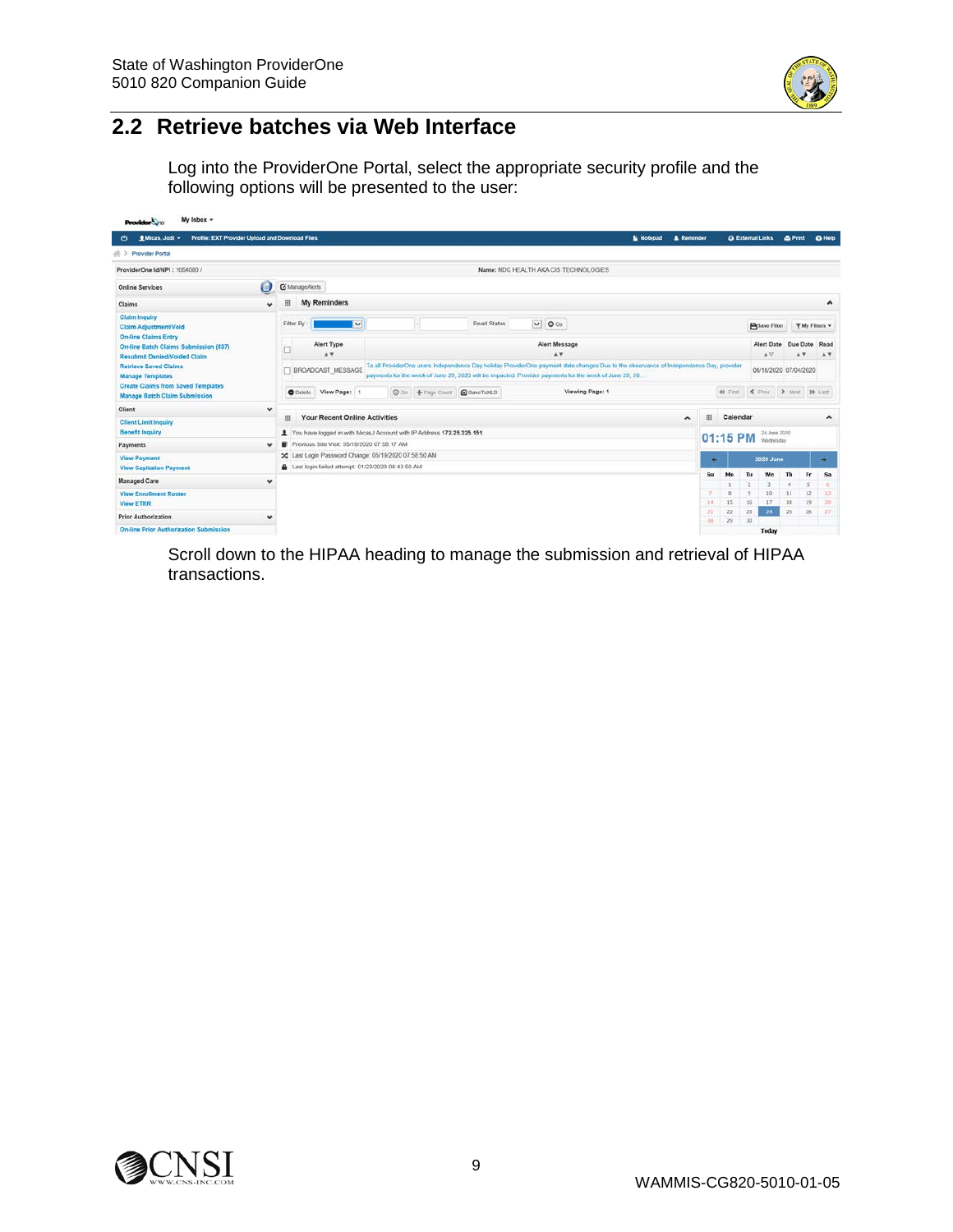

Select Retrieve HIPAA Batch Responses option from the main screen to retrieve HIPAA Outbound files (TA1, 999, 271, 277, 820, 834, 835, and 277U) as shown below:

| 田                         |                    | <b>HIPAA Response/Acknowledgement</b> |                                         |                            |                                         |                                              |                                         |                                      |                                                        |             | ۸                            |
|---------------------------|--------------------|---------------------------------------|-----------------------------------------|----------------------------|-----------------------------------------|----------------------------------------------|-----------------------------------------|--------------------------------------|--------------------------------------------------------|-------------|------------------------------|
| Transaction Type: 820     |                    |                                       | M And Response Date M 06/01/2020        | 06/24/2020                 | And                                     | $\vert$ $\vert$                              | And                                     | $\check{ }$                          |                                                        | $\odot$ Go  |                              |
|                           |                    |                                       |                                         |                            |                                         |                                              |                                         |                                      |                                                        | Save Filter | <b>W</b> My Filters <b>v</b> |
| ProviderOne<br>ID.<br>A V | File<br>Name<br>AV | Transaction<br>Type<br>A V            | Acknowledgement<br><b>Status</b><br>AV. | Upload/Sent<br>Date<br>A Y | <b>TA1 Response File</b><br>Name<br>AY. | <b>Custom Report Response</b><br>File<br>A W | 999 Response File<br><b>Name</b><br>A W | Interchange Control<br>Number<br>A W | Response File Name<br>$A$ $Y$                          |             | Response<br>Date<br>A V      |
| 105010101                 |                    | 820                                   | NA                                      |                            |                                         |                                              |                                         |                                      | Hipaa.105010101.06032020104930699.820.O.out 06/03/2020 |             |                              |
| 105010101                 |                    | 820                                   | N/A                                     |                            |                                         |                                              |                                         |                                      | Hipaa.105010101.06102020113156676.820 O.out 06/10/2020 |             |                              |
| 105010101                 |                    | 820                                   | NIA                                     |                            |                                         |                                              |                                         |                                      | Hipaa.105010101.06242020093649135.820.O.out 06/24/2020 |             |                              |
| 105010101                 |                    | 820                                   | NIA                                     |                            |                                         |                                              |                                         |                                      | Hipaa 105010101.06172020105456625.820.O.out 06/17/2020 |             |                              |
| 105010102                 |                    | 820                                   | N/A                                     |                            |                                         |                                              |                                         |                                      | Hipaa.105010102.06102020113213925.820.O.out.06/10/2020 |             |                              |
| 105010105                 |                    | 820                                   | N/A                                     |                            |                                         |                                              |                                         |                                      | Hipaa.105010105.06032020104946512.820.O.out 06/03/2020 |             |                              |
| 105010105                 |                    | 820                                   | N/A                                     |                            |                                         |                                              |                                         |                                      | Hipaa 105010105 06102020113209704 820 O out 06/10/2020 |             |                              |
| 105010105                 |                    | 820                                   | NIA                                     |                            |                                         |                                              |                                         |                                      | Hipaa 105010105.06242020093655584.820.O.out 06/24/2020 |             |                              |
| 105010105                 |                    | 820                                   | NIA                                     |                            |                                         |                                              |                                         |                                      | Hipaa.105010105.06172020105504510.820.O.out 06/17/2020 |             |                              |
| 105010108                 |                    | 820                                   | N/A                                     |                            |                                         |                                              |                                         |                                      | Hipaa 105010108.06032020104932754.820.O.out 06/03/2020 |             |                              |

\*Note: The data can be sorted by clicking on the up or down arrows.

## <span id="page-9-1"></span><span id="page-9-0"></span>**2.3 Set-up, Directory, and File Naming Convention**

#### **2.3.1 SFTP Set-up**

Trading partners can contact hipaa-help@hca.wa.gov for information on establishing connections through the SFTP server. Information on SFTP usage is below.

#### <span id="page-9-2"></span>**2.3.2 SFTP Directory Naming Convention**

**There would be two categories of folders under Trading Partner's SFTP folders:**

- **1. TEST – Trading Partners should submit and receive their test files under this root folder**
- **2. PROD – Trading Partners should submit and receive their production files under this root folder**
- **3. README – This folder will include messages regarding password update requirements, outage information and general SFTP messages.**

**The following sub-folders will be available under the SFTP TEST/PROD main folders:**

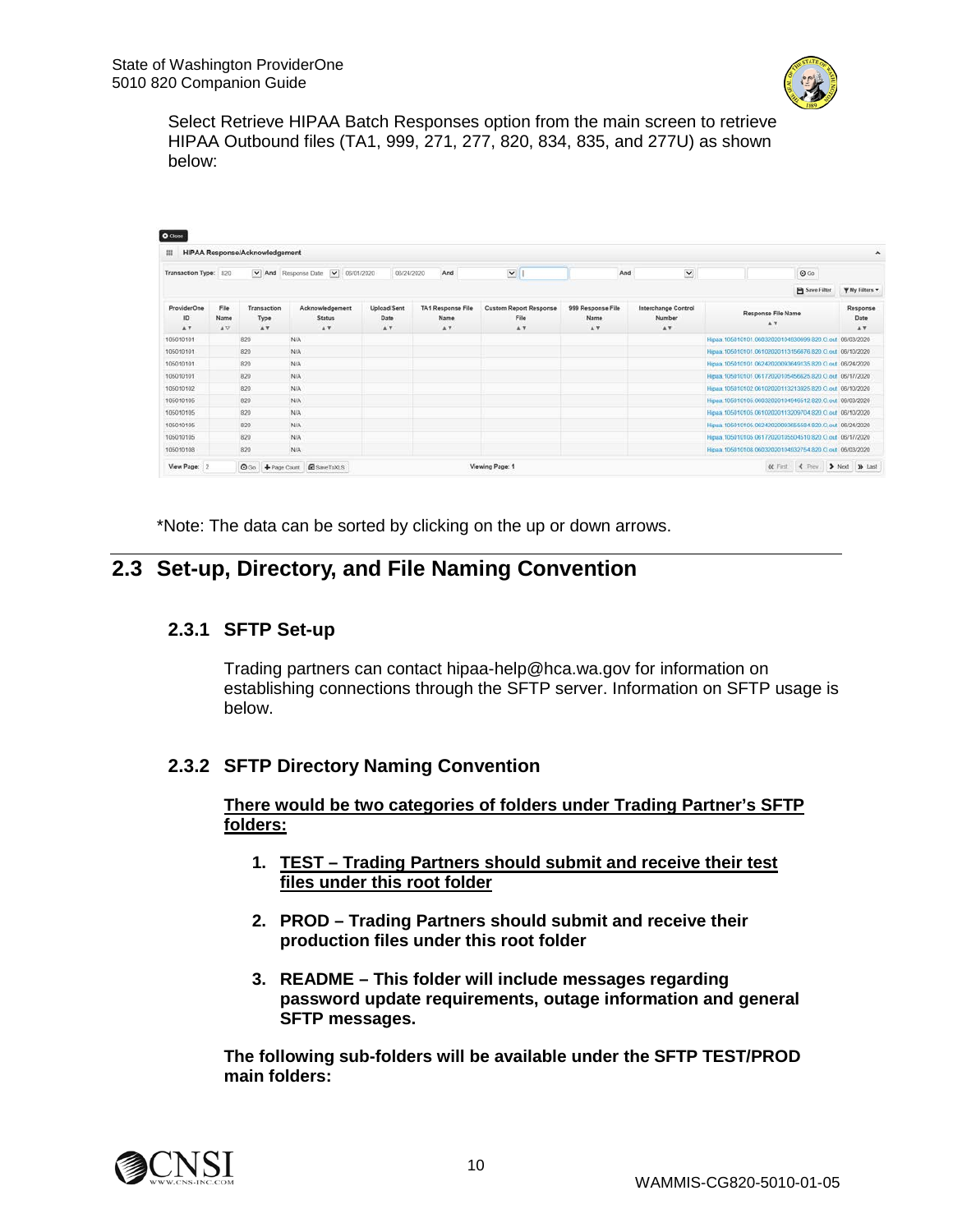

**'HIPAA\_Inbound' - This folder should be used to drop the Inbound files that needs to be submitted to HCA**

**'HIPAA\_Ack' – This folder contains acknowledgements transactions such as the TA1, 999 and custom error report will be available for all the files submitted by the Trading Partner**

**'HIPAA\_Outbound' – X12 outbound transactions generated by HCA will be available in this folder**

**'HIPAA\_Error' – Any inbound file that is not HIPAA compliant or is not recognized by ProviderOne will be moved to this folder**

**'HIPAA Working' – There is no functional use for this folder at this time**

**Folder structure will appear as:**



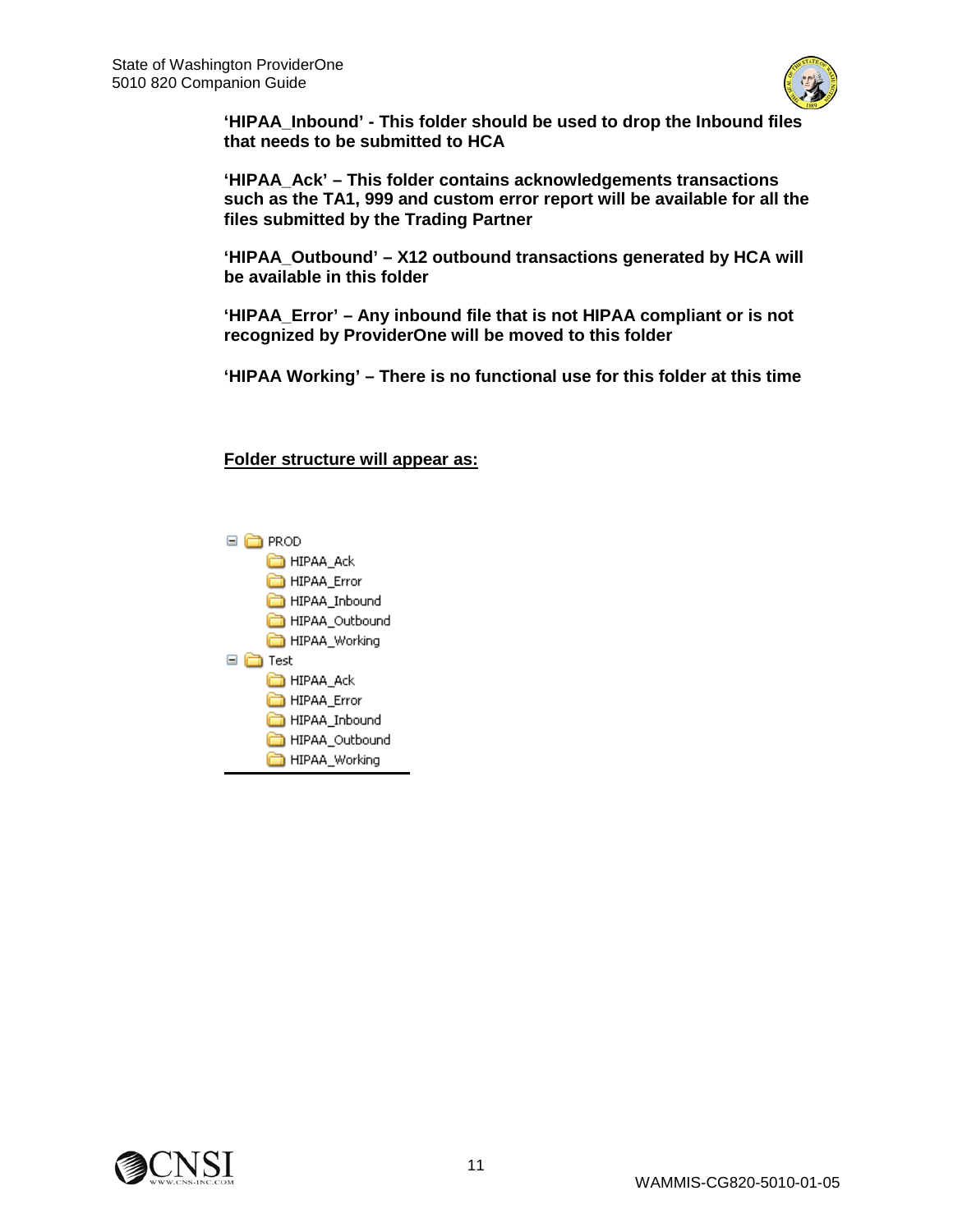

#### <span id="page-11-0"></span>**2.3.3 File Naming Convention**

HIPAA files are named in the following format.

#### **For Outbound transactions:**

HIPAA.<TPId>.<datetimestamp>.<TxID>.O.<out>

Example of file name: HIPAA.123456700.12262007211315.820.O.out

- <TPId> is the Trading Partner Id
- **EXEDE:** <datetimestamp> is the Date timestamp
- **-** <TxID> is the Transaction Id.

## <span id="page-11-2"></span><span id="page-11-1"></span>**2.4 Transaction Standards**

#### **2.4.1 General Information**

HIPAA standards are specified in the Implementation Guide for each mandated transaction and modified by authorized Addenda. Currently, the 820 transaction has one Addendum. This Addendum has been adopted as final and is incorporated into HCA requirements.

An overview of requirements specific to each transaction can be found in the 820 Implementation Guide. Implementation Guides contain information related to:

- Format and content of interchanges and functional groups
- Format and content of the header, detailer and trailer segments specific to the transaction
- Code sets and values authorized for use in the transaction
- Allowed exceptions to specific transaction requirements

Transmission sizes are limited based on two factors:

- Number of Segments/Records allowed by HIPAA standards
- HCA file transfer limitations

ProviderOne will send all the payment information (Organization & Individual) within one ST-SE Segment within one Functional Group (GS-GE). HCA has no size limitations for postings to its SFTP Server.

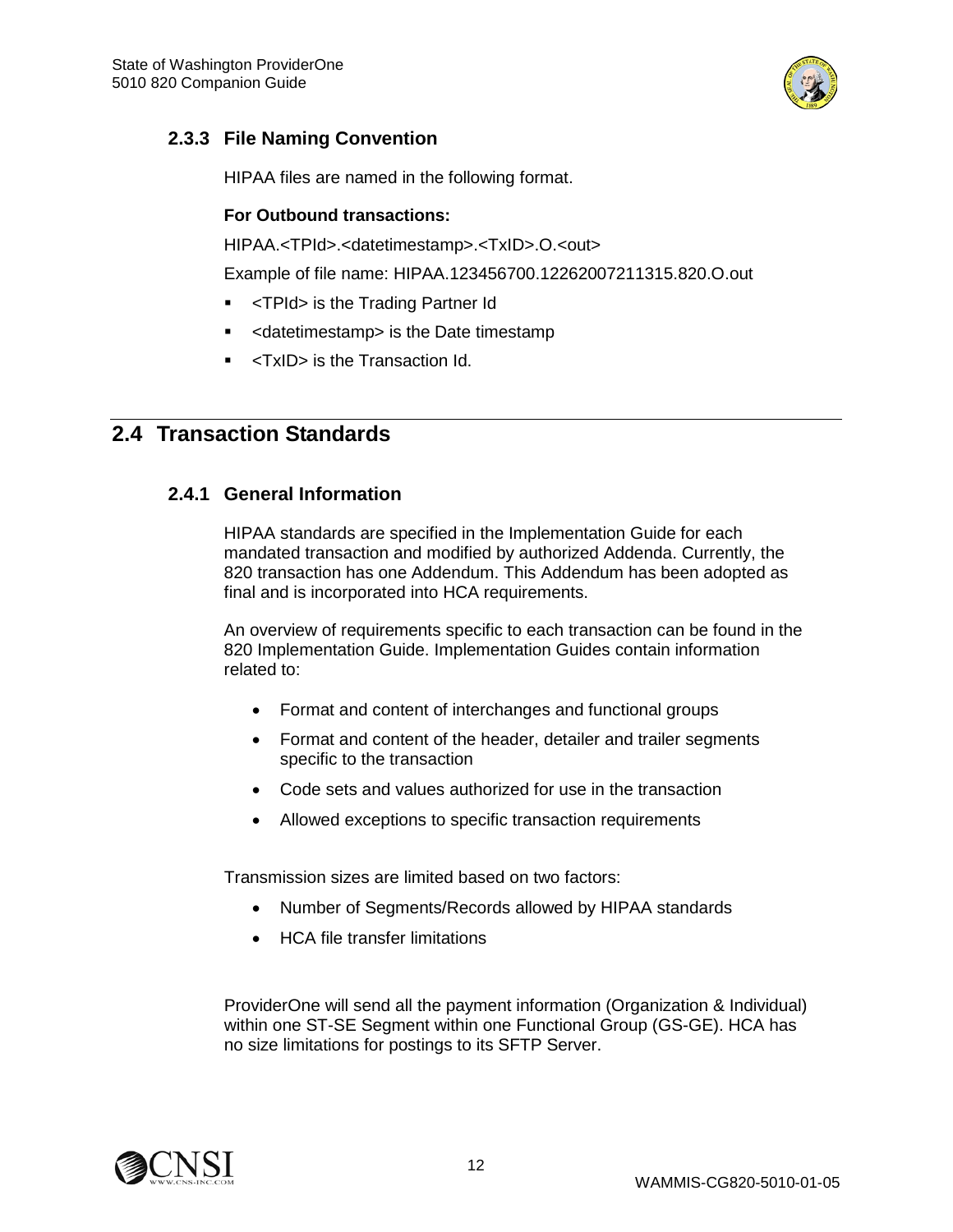

#### <span id="page-12-0"></span>**2.4.2 Data Format**

#### **Delimiters**

The ProviderOne will use the following delimiters on outbound transactions:

- Data element separator, Asterisk, ( \* )
- Sub-element Separator, Vertical Bar, (:)
- Segment Terminator, Tilde,  $($   $\sim$   $)$
- Repetition Separator, Caret, (^)

#### <span id="page-12-1"></span>**2.4.3 Data Interchange Conventions**

When transmitting 820 Transactions, HCA follows standards developed by the Accredited Standards Committee (ASC). These standards involve Interchange (ISA/IEA) and Functional Group (GS/GE) Segments or "outer envelopes". All 820 Transactions are enclosed in transmission level ISA/IEA envelopes and, within transmissions, functional group level GS/GE envelopes. The segments and data elements used in outer envelopes are documented in Appendix B1 of the 820 Implementation Guide. Specific information on how individual data elements are populated by HCA on ISA/IEA and GS/GE envelopes are shown in the table beginning later in this section.

HCA transmits 820 Transaction files with single ISA/IEA and GS/GE envelopes. In order to maintain balancing requirements within 820, ProviderOne will send all the Organization & Individual payment within the same ST-SE Segment.

#### <span id="page-12-2"></span>**2.4.4 Acknowledgement Procedures**

N/A

#### <span id="page-12-3"></span>**2.4.5 Rejected Transmissions and Transactions**

HCA will validate all 820 transactions up to HIPAA validation levels 1 and 2. If a receiver rejects any part of a transmission, they must reject the entire transmission. Data on rejected 820 transmissions should not be used to update health plan databases.

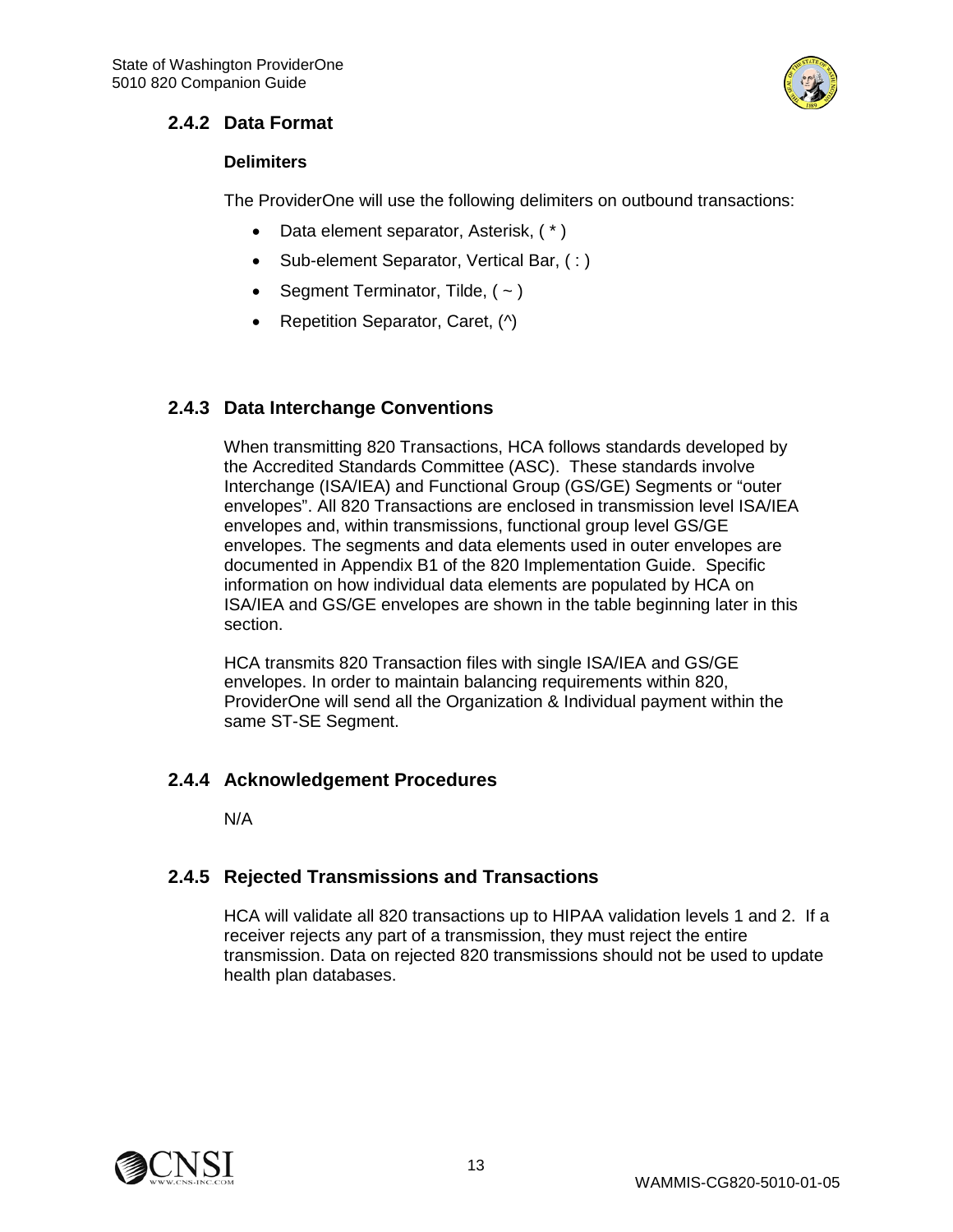

# <span id="page-13-0"></span>**3 Transaction Specifications**

| Page   | Loop     | <b>Segment</b> | <b>Data</b><br><b>Element</b> | <b>Element Name</b>                   | <b>Comments</b>                                                 |
|--------|----------|----------------|-------------------------------|---------------------------------------|-----------------------------------------------------------------|
|        |          |                |                               | <b>Interchange Control Header</b>     |                                                                 |
| App. B | Envelope | <b>ISA</b>     | 06                            | Interchange Sender<br>ID              | 77045 followed by<br>spaces                                     |
| App. B | Envelope | <b>ISA</b>     | 08                            | Interchange<br><b>Receiver ID</b>     | 9 Digit ProviderOne<br>ID of the receiver<br>followed by spaces |
| App. B | Envelope | <b>ISA</b>     | 11                            | <b>Repetition Separator</b>           | Use ^ for repetition<br>separator                               |
| App. B | Envelope | <b>ISA</b>     | 16                            | <b>Component Element</b><br>Separator | t                                                               |
|        |          |                |                               | <b>Functional Group Header</b>        |                                                                 |
| App. B | Envelope | GS             | 02                            | <b>Application Sender's</b><br>Code   | 77045                                                           |
| App. B | Envelope | GS             | 03                            | Application<br>Receiver's Code        | 9 Digit ProviderOne<br>ID                                       |
|        |          |                |                               | <b>Financial Information</b>          |                                                                 |
| 40     | Header   | <b>BPR</b>     | 10                            | Originating<br>Company Identifier     | 1916001088                                                      |

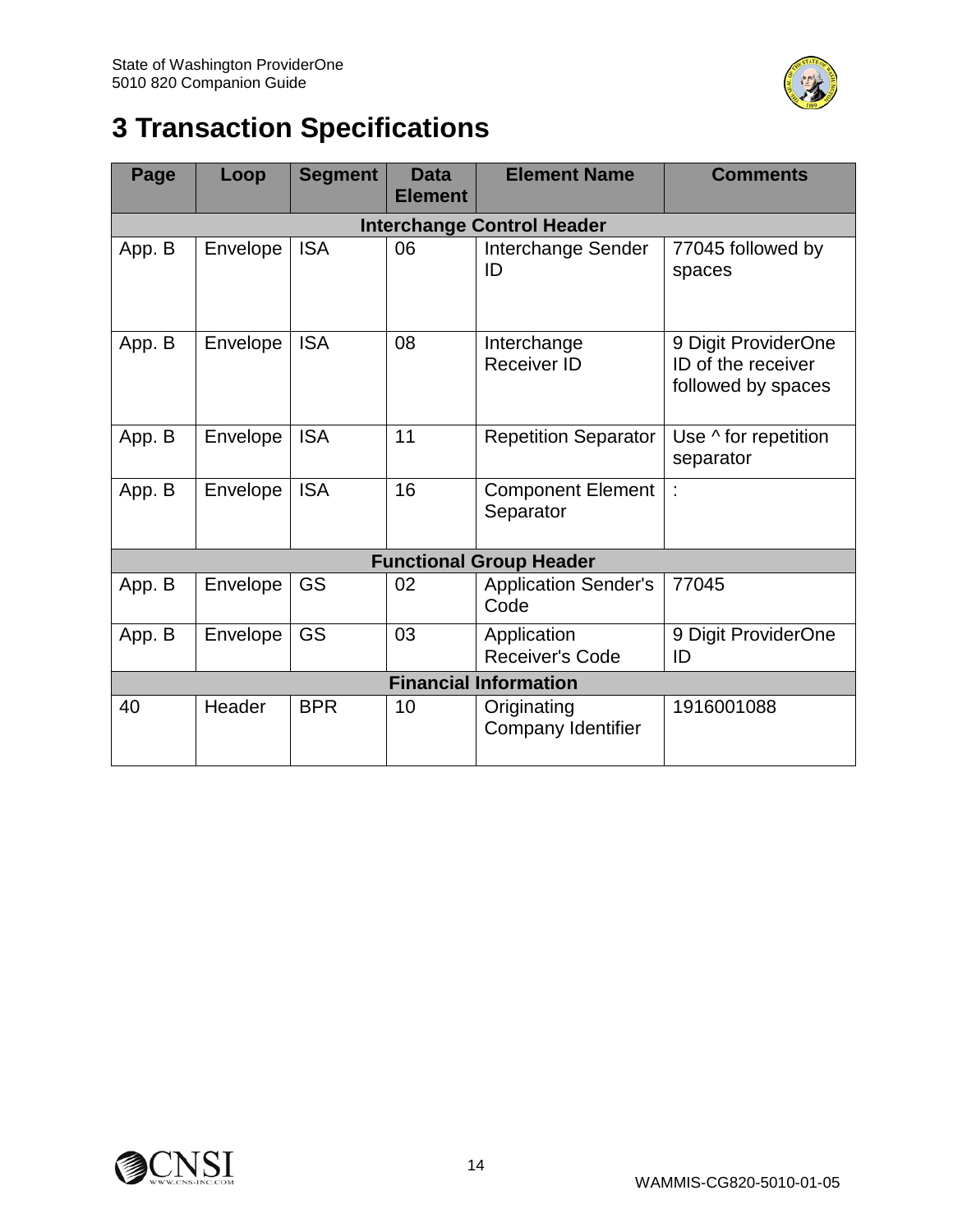

| <b>Re-Association Trace Number</b>                                                                                                                                                                                                                                                                                                                                                               |        |                |    |                                                       |                                                                                                                                                                                  |
|--------------------------------------------------------------------------------------------------------------------------------------------------------------------------------------------------------------------------------------------------------------------------------------------------------------------------------------------------------------------------------------------------|--------|----------------|----|-------------------------------------------------------|----------------------------------------------------------------------------------------------------------------------------------------------------------------------------------|
| 44                                                                                                                                                                                                                                                                                                                                                                                               | Header | <b>TRN</b>     | 03 | Originating<br><b>Company Identifier</b>              | 1916001088                                                                                                                                                                       |
|                                                                                                                                                                                                                                                                                                                                                                                                  |        |                |    | <b>Premium Receivers Identification</b><br><b>Key</b> |                                                                                                                                                                                  |
| 49                                                                                                                                                                                                                                                                                                                                                                                               | Header | <b>REF</b>     | 02 | Reference<br>Identification                           | The plan's 9-digit<br>alphanumeric<br>ProviderOne ID                                                                                                                             |
|                                                                                                                                                                                                                                                                                                                                                                                                  |        |                |    | <b>Premium Payer's Name</b>                           |                                                                                                                                                                                  |
| 65                                                                                                                                                                                                                                                                                                                                                                                               | 1000B  | N <sub>1</sub> | 04 | <b>Identification Code</b>                            | 916001088                                                                                                                                                                        |
|                                                                                                                                                                                                                                                                                                                                                                                                  |        |                |    | <b>Premium Payer's Administrative Contact</b>         |                                                                                                                                                                                  |
| 71                                                                                                                                                                                                                                                                                                                                                                                               | 1000B  | <b>PER</b>     | 02 | Name                                                  | <b>DSHS Provider</b><br><b>Relations</b>                                                                                                                                         |
| 71                                                                                                                                                                                                                                                                                                                                                                                               | 1000B  | <b>PER</b>     | 04 | Communication<br>Number                               | 8005623022                                                                                                                                                                       |
|                                                                                                                                                                                                                                                                                                                                                                                                  |        |                |    | <b>Organization Summary Remittance</b>                |                                                                                                                                                                                  |
| 84                                                                                                                                                                                                                                                                                                                                                                                               | 2000A  | <b>ENT</b>     | 04 | <b>Identification Code</b>                            | <b>MCOs or RSNs</b><br>Federal Taxpayer's<br>Identification<br>Number                                                                                                            |
|                                                                                                                                                                                                                                                                                                                                                                                                  |        |                |    | <b>Organization Summary Remittance Detail</b>         |                                                                                                                                                                                  |
| Note: Gross Adjustments, Receivables, Cash Receipts and Warrant Cancellation Offset<br>Reporting<br>Loop 2300A will be repeated to deliver Organization level Receivable Balances i.e.<br>Forward/Carry Forward/CARS Initiated balances, Gross Adjustments, Cash Receipts<br>and Warrant Cancellation Offset information within the 820 when applicable in addition<br>to consolidated payments. |        |                |    |                                                       |                                                                                                                                                                                  |
| 88                                                                                                                                                                                                                                                                                                                                                                                               | 2300A  | <b>RMR</b>     | 02 | Reference<br>Identification                           | This field will be<br>populated with the<br><b>Receiver's Provider</b><br>One ID (9 digits)<br>In case of gross<br>adjustment,<br>receivables<br>forward/carried<br>forward/CARS |

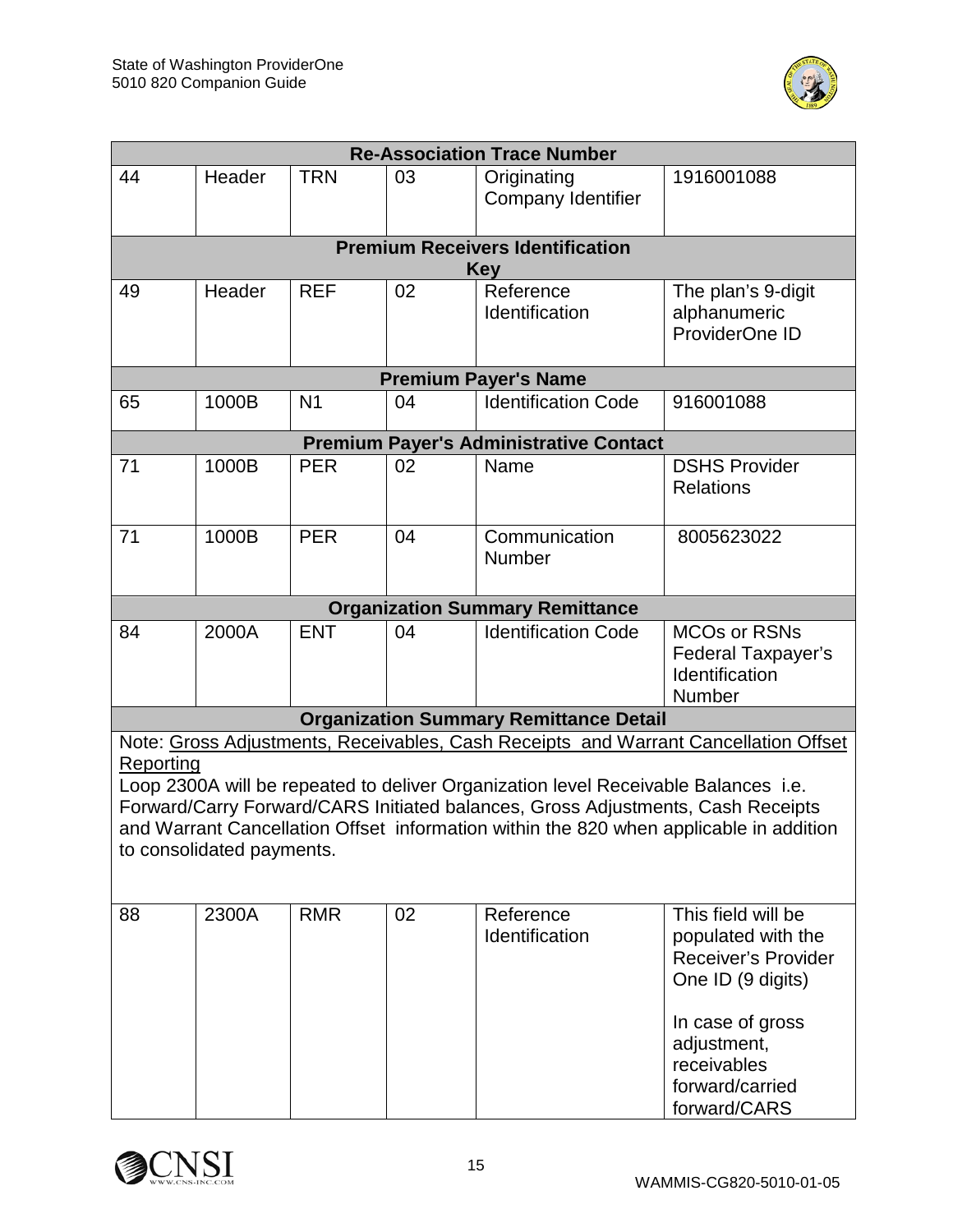

|     |       |            |    |                              | initiated balance,                               |
|-----|-------|------------|----|------------------------------|--------------------------------------------------|
|     |       |            |    |                              | Cash Receipts and<br><b>Warrant Cancellation</b> |
|     |       |            |    |                              | Offset it will be                                |
|     |       |            |    |                              | concatenated with 2                              |
|     |       |            |    |                              | digits Transaction                               |
|     |       |            |    |                              | Type and 2<br>characters Reason                  |
|     |       |            |    |                              | Code to provide                                  |
|     |       |            |    |                              | additional                                       |
|     |       |            |    |                              | information. For<br>example a CARS               |
|     |       |            |    |                              | forward balance                                  |
|     |       |            |    |                              | receivables, RMR02                               |
|     |       |            |    |                              | will look like:                                  |
|     |       |            |    |                              | 123456789-21-CR                                  |
|     |       |            |    |                              | Refer to Appendix A                              |
|     |       |            |    |                              | for transaction type,                            |
| 88  | 2300A | <b>RMR</b> | 04 | <b>Monetary Amount</b>       | and Reason codes.<br>Organizational              |
|     |       |            |    |                              | payment amount.                                  |
|     |       |            |    |                              | This field will have                             |
|     |       |            |    |                              | the CF/FB/CA                                     |
|     |       |            |    |                              | amounts in the case<br>of receivables.           |
|     |       |            |    | <b>Member Count</b>          |                                                  |
| 101 | 2315A | <b>SLN</b> | 04 | Quantity                     | Count of members                                 |
|     |       |            |    |                              | for which payment is                             |
|     |       |            |    |                              | made. Quantity will<br>be '0' in the case of     |
|     |       |            |    |                              | receivables, gross                               |
|     |       |            |    |                              | adjustments, cash                                |
|     |       |            |    |                              | receipt and warrant                              |
|     |       |            |    |                              | cancellation offset.                             |
|     |       |            |    |                              | This field will only be                          |
|     |       |            |    |                              | used in case of                                  |
|     |       |            |    |                              | monthly payments to<br>the RSN                   |
|     |       |            |    | <b>Individual Remittance</b> |                                                  |

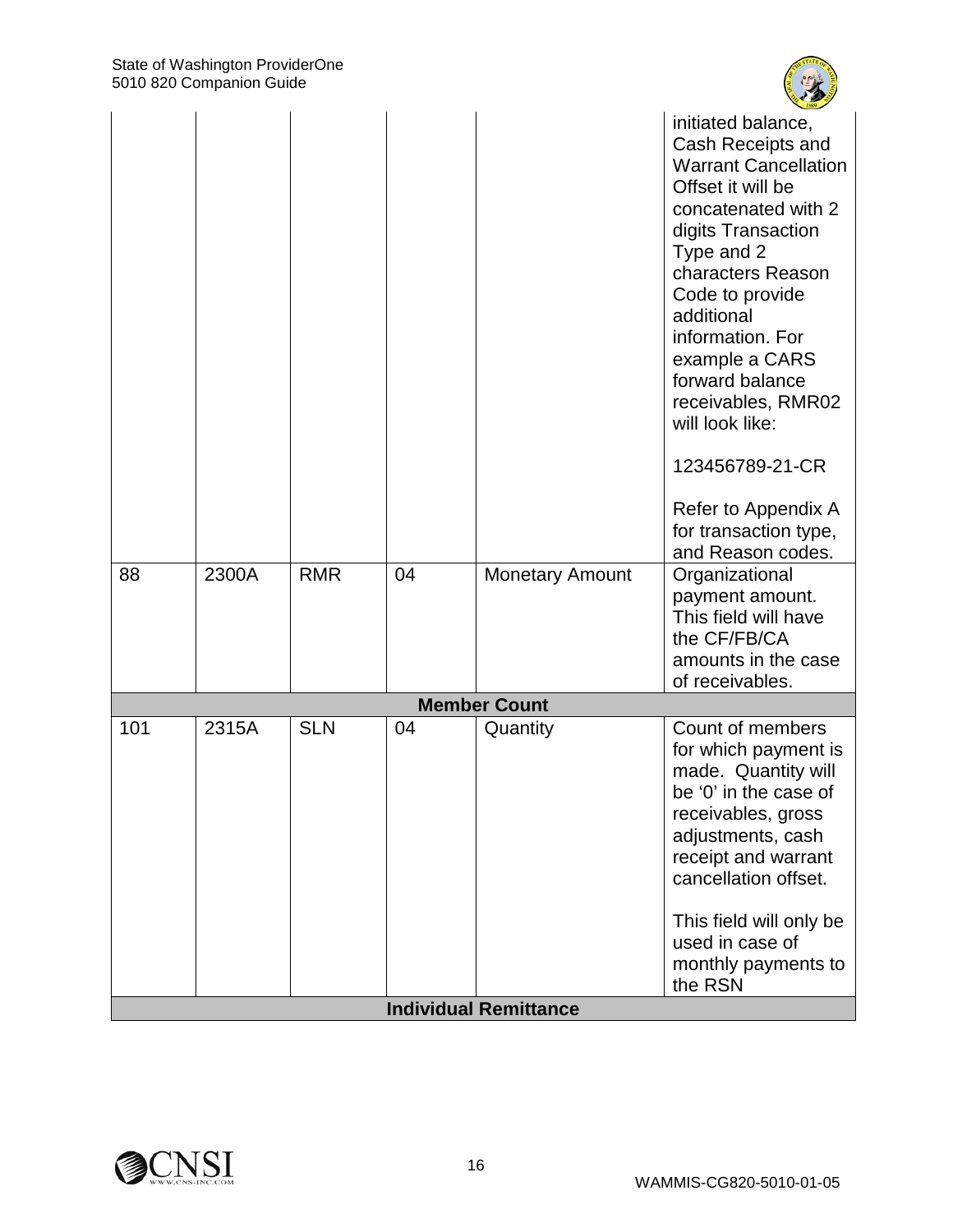

| 106 | 2000B | <b>ENT</b> | 04 | <b>Identification Code</b>                                                                                                                     | <b>ProviderOne Client</b><br>Identification<br>Number in the<br>following format. 9-<br>digit numeric and 2-<br>digit alpha.<br>e.g. 123456789WA.                                                                                                                                                                                                                                                                                                                     |
|-----|-------|------------|----|------------------------------------------------------------------------------------------------------------------------------------------------|-----------------------------------------------------------------------------------------------------------------------------------------------------------------------------------------------------------------------------------------------------------------------------------------------------------------------------------------------------------------------------------------------------------------------------------------------------------------------|
|     |       |            |    | <b>Individual Premium Remittance Detail</b>                                                                                                    |                                                                                                                                                                                                                                                                                                                                                                                                                                                                       |
|     |       |            |    | Note: Loop 2300B will be sent for all individual prospective payments and retro<br>adjustments except in the case of RSN prospective payments. |                                                                                                                                                                                                                                                                                                                                                                                                                                                                       |
| 112 | 2300B | <b>RMR</b> | 01 | Reference<br>Identification<br>Qualifier                                                                                                       | This field will be<br>populated with;<br>"AZ" for monthly<br>capitated premium<br>payments and<br>enhanced payments<br>"IK" for Service<br><b>Based Enhancement</b><br>(SBE) payments.                                                                                                                                                                                                                                                                                |
| 113 | 2300B | <b>RMR</b> | 02 | Reference<br>Identification                                                                                                                    | This field will be<br>populated with the<br>15 digit 834<br>transaction<br>reference number<br>when $RMRO1 = 'AZ'$<br>OR the patient<br>account number<br>delivered in the<br><b>Claim Information</b><br>Loop (2300 CLM-<br>01), submitted on<br>the encounter<br>corresponding to<br>SBE when $RMR01 =$<br>'IK'. This will be<br>followed by 2 digit<br>transaction reason<br>code for additional<br>information on the<br>type of payment e.g.<br>123456789012345- |

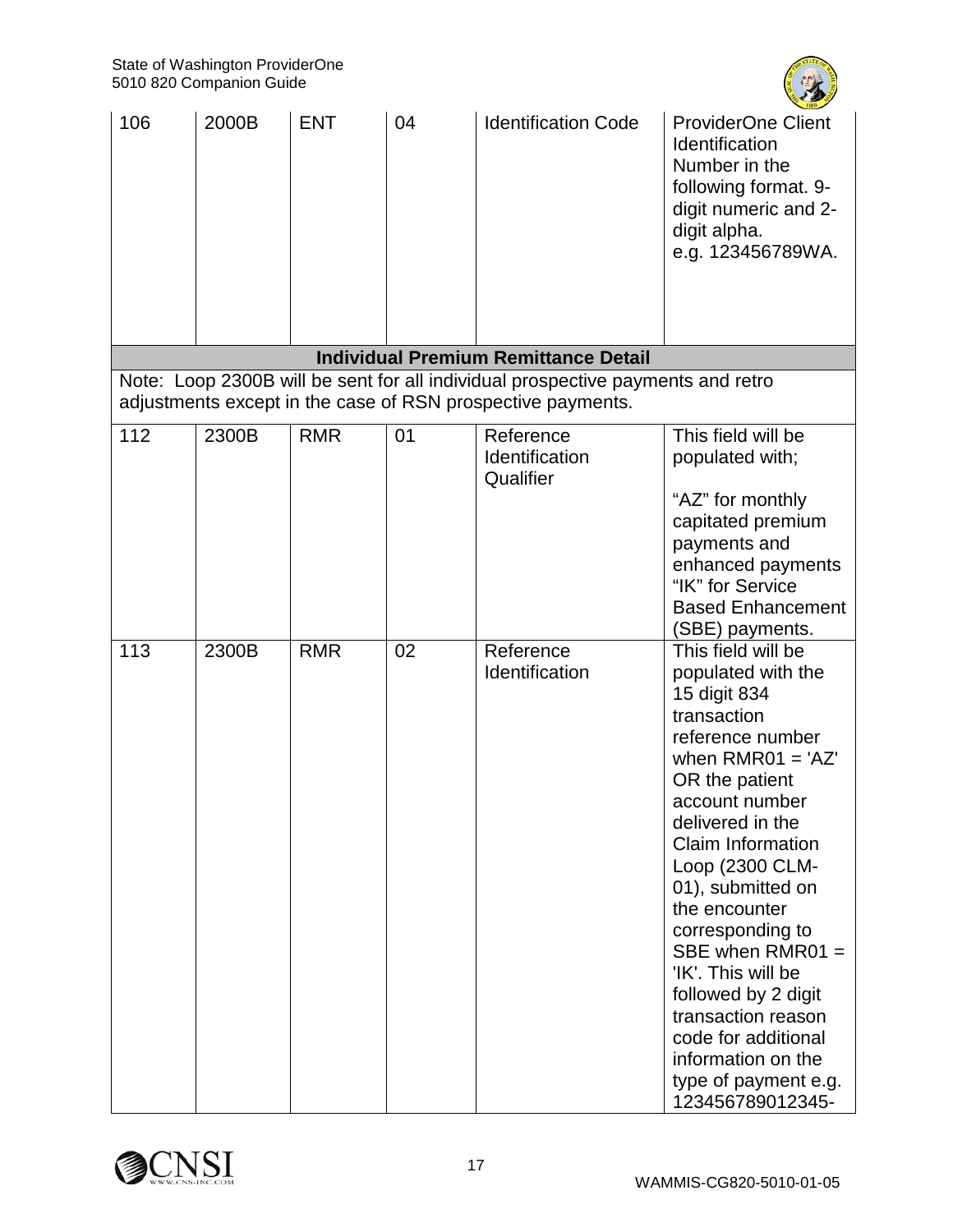

|  | $ 1259 -$<br>P٠                         |
|--|-----------------------------------------|
|  | Refer to Appendix B<br>for Reason Codes |

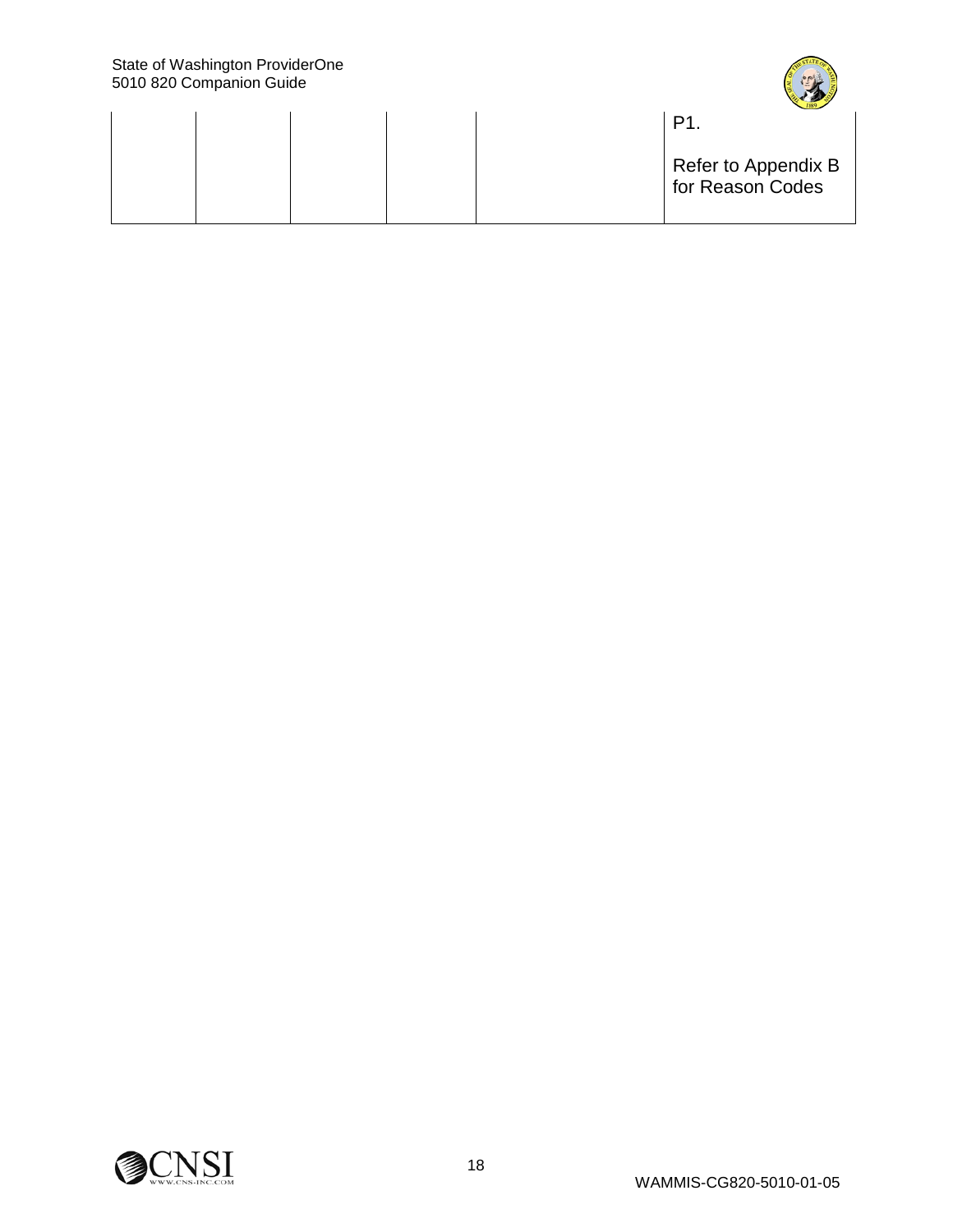

# <span id="page-18-0"></span>**Appendix A – Transaction reason code for Organization**

| <b>Transaction</b> | <b>Transaction</b>    | <b>Reason</b> |                                                                                       |  |
|--------------------|-----------------------|---------------|---------------------------------------------------------------------------------------|--|
| code               | description           | Code          | <b>Reason description</b>                                                             |  |
|                    | Organization<br>Level |               |                                                                                       |  |
| 20                 | Adjustments           | IP            | <b>IP Provider Payments</b>                                                           |  |
|                    |                       | TR            | Transportation                                                                        |  |
|                    |                       | VP            | Vacation pay                                                                          |  |
|                    |                       | <b>PR</b>     | <b>Provider Training Reimbursement</b>                                                |  |
|                    |                       | FE            | FICA Tax Employer                                                                     |  |
|                    |                       | FT.           | <b>FICA Tax</b>                                                                       |  |
|                    |                       | FA            | <b>FUTA</b>                                                                           |  |
|                    |                       | <b>SA</b>     | <b>SUTA</b>                                                                           |  |
|                    |                       | <b>FW</b>     | FIT WH                                                                                |  |
|                    |                       | UD            | <b>Union Dues</b>                                                                     |  |
|                    |                       | AC            | <b>AEIC</b>                                                                           |  |
|                    |                       | LE            | LI Employer                                                                           |  |
|                    |                       | ML            | Medical                                                                               |  |
|                    |                       | ME            | <b>Medical Employer</b>                                                               |  |
|                    |                       | <b>SO</b>     | Non-Medicaid Services (State Only)                                                    |  |
|                    |                       | JS            | Discharged MIO Services (Jail Services)                                               |  |
|                    |                       | CI            | Non-Medicaid Inpatient Psych Rates (Community<br>Psychiatric Inpatient Rate Increase) |  |
|                    |                       | MI            | Community MH Wage Increase (MH Worker Wage<br>Increase, Vendor Rate Increase)         |  |
|                    |                       | ΜS            | MH Professional Double Staffing                                                       |  |
|                    |                       | ES            | Performance Based Incentive (Expanded Community<br>Services)                          |  |
|                    |                       | <b>WP</b>     | <b>WMIP</b>                                                                           |  |
|                    |                       | IR            | <b>Integrated Crisis Response</b>                                                     |  |
|                    |                       | PT.           | System Transformation Initiative (PACT)                                               |  |
|                    |                       | <b>PS</b>     | System Transformation Initiative (PALS)                                               |  |
|                    |                       | <b>RR</b>     | <b>RSN Hospital Reimbursement</b>                                                     |  |
|                    |                       | ZZ            | <b>Warrant Cancellation</b>                                                           |  |
|                    |                       | OT            | Other                                                                                 |  |
|                    |                       | MG            | Monthly IMD Premium Payment                                                           |  |
|                    |                       | PL            | Preferred Drug List Monthly Payment                                                   |  |
|                    |                       | HH            | Health Homes Quarterly Bonus Payment                                                  |  |
|                    |                       | LB            | Quarterly Low Birth Weight Payment                                                    |  |
|                    |                       | <b>RP</b>     | Inpatient Psych Recoupment                                                            |  |

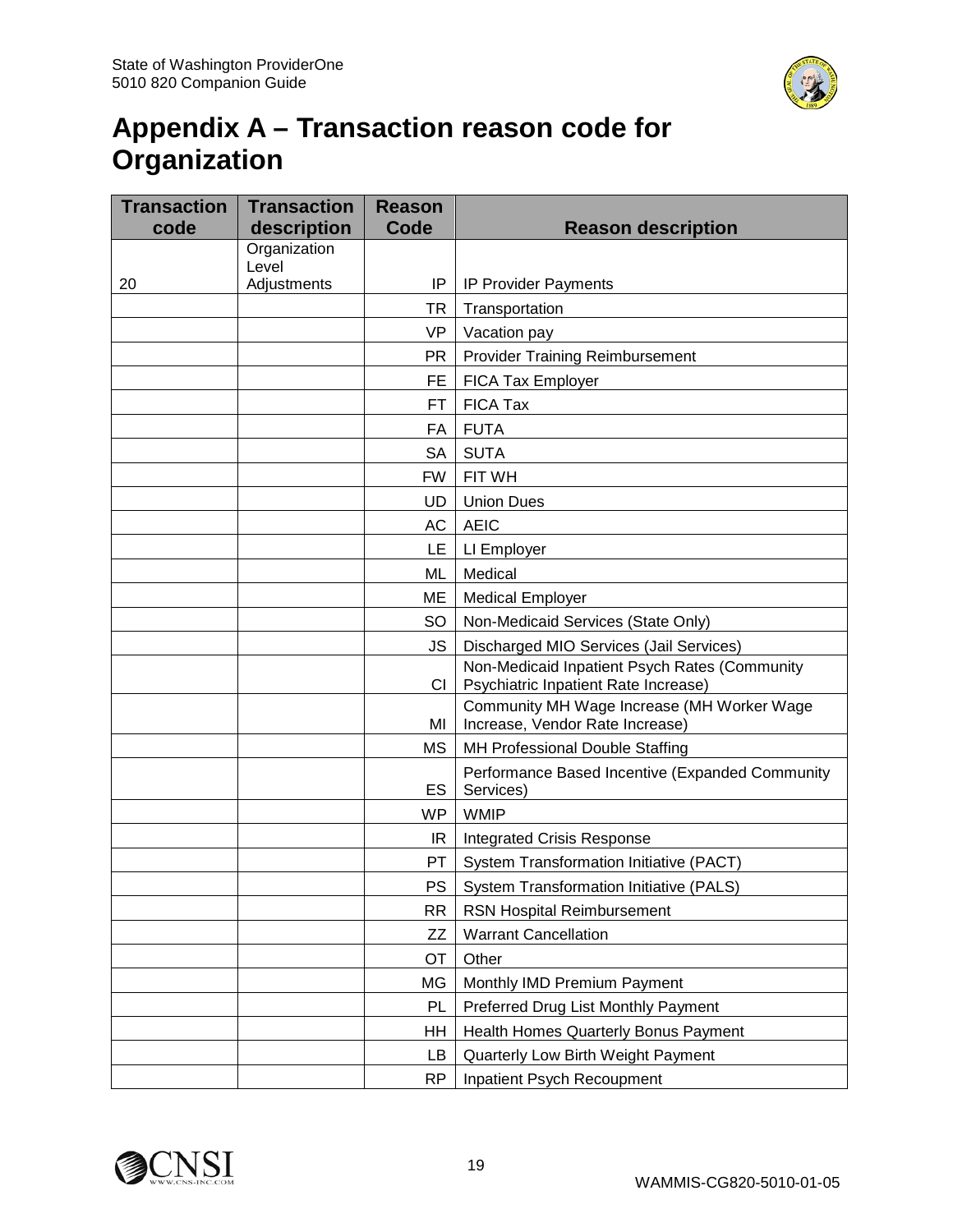

| <b>Transaction</b><br>code | <b>Transaction</b><br>description | <b>Reason</b><br>Code | <b>Reason description</b>          |
|----------------------------|-----------------------------------|-----------------------|------------------------------------|
|                            | Receivable                        |                       |                                    |
|                            | Forward                           |                       |                                    |
| 21                         | Balance-FB                        | CR.                   | <b>Cars Created Receivable</b>     |
|                            |                                   | <b>PR</b>             | <b>Vendor Initiated Receivable</b> |
|                            |                                   | DR.                   | <b>DSHS Initiated Receivable</b>   |
|                            | Receivable                        |                       |                                    |
|                            | Carried                           |                       |                                    |
| 22                         | Forward- CF                       | CR.                   | <b>Cars Created Receivable</b>     |
|                            |                                   | PR                    | Vendor Initiated Receivable        |
|                            |                                   | DR.                   | <b>DSHS Initiated Receivable</b>   |
|                            | Receivable                        |                       |                                    |
|                            | sent to CARS -                    |                       |                                    |
| 23                         | CA                                | CA                    | Receivable sent to Cars            |
|                            | Cash Receipt -                    |                       |                                    |
| 24                         | CS                                | <b>CS</b>             | Cash Receipt                       |
|                            | Warrant                           |                       |                                    |
|                            | Cancellation                      |                       |                                    |
| 25                         | Adjustment                        | ZZ                    | <b>Warrant Cancellation offset</b> |

## <span id="page-19-0"></span>**Appendix B – Reason code for Individual**

| Transaction<br>Reason<br>Code | Description                             |
|-------------------------------|-----------------------------------------|
| NR.                           | <b>Provider Negation Regular</b>        |
| <b>NV</b>                     | <b>Provider Negation Void</b>           |
| P1                            | <b>Regular Prospective Payments</b>     |
| P <sub>2</sub>                | Disenrollment Recoupment                |
| P <sub>3</sub>                | <b>Retroactive Enrollment</b>           |
| P <sub>5</sub>                | Retroactive rate increase               |
| P <sub>6</sub>                | Retroactive rate decrease               |
| <b>RA</b>                     | <b>Client Responsibility Adjustment</b> |
| 77                            | <b>Warrant Cancellation</b>             |

Please use the chart on the next page to identify the SBE payment or reversal description that coordinates with the "P" Reason code noted above in Appendix B.

#### **Example of Delivery Case Rate (DCR) payment and reversal**

RMR\*IK\*KI03254717-P1901\*\*6,760.88 OR RMR\*IK\*KI03254717-P2901\*\*6,760.88